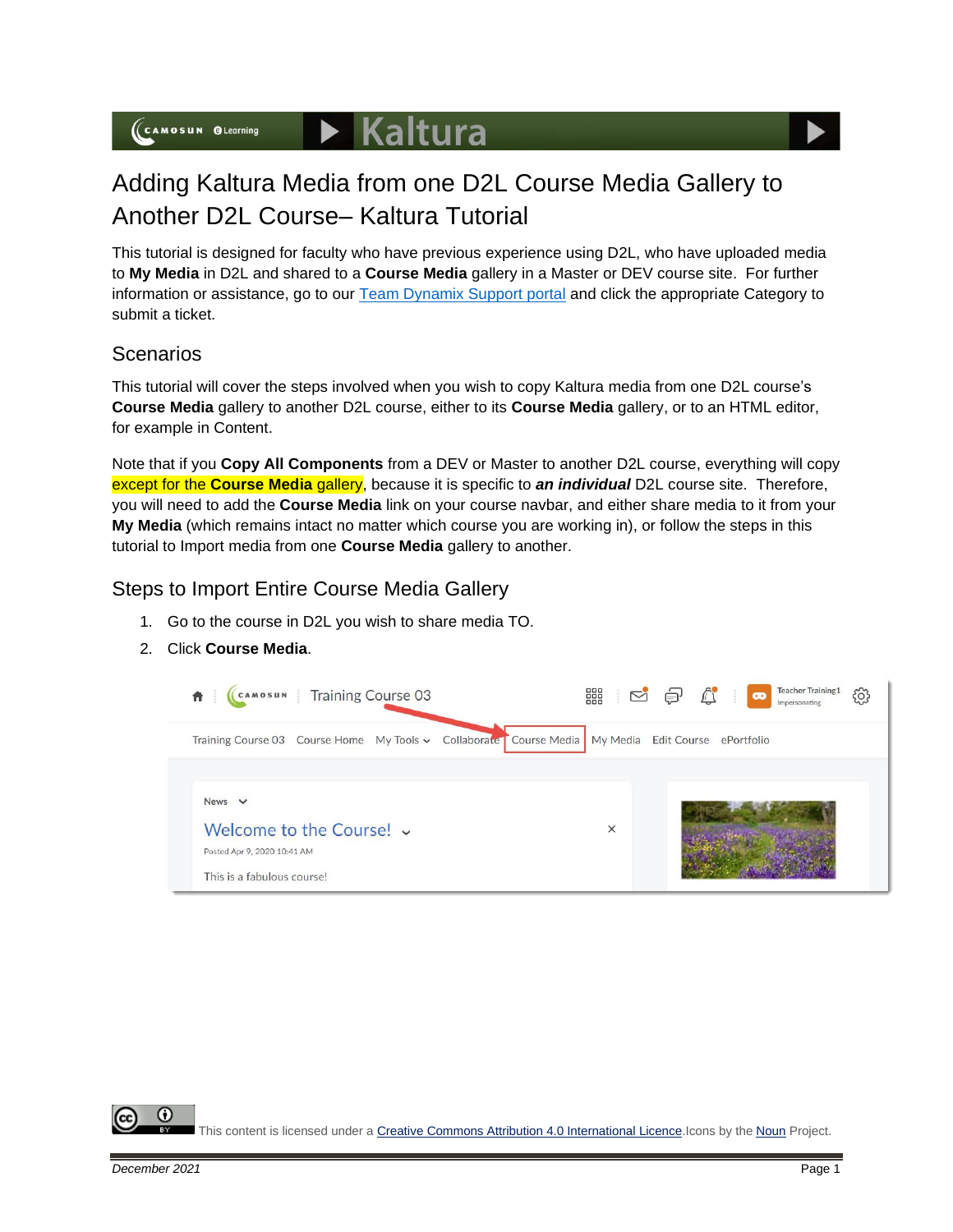3. Click the **Channel Actions** menu (top right) and select **Import**.



4. Select the course with the Course Media gallery you want to copy from, and click Import. Note that you can NOT select individual videos to import – you can only import the entire Course Media gallery, then delete the videos you don't want!

|                                                   | Select the media gallery you want to<br>import entries from |
|---------------------------------------------------|-------------------------------------------------------------|
| D2L Training Course - 4<br>D2L On-Lowand Training |                                                             |
| Cancel                                            | Import                                                      |

 $\odot$ This content is licensed under [a Creative Commons Attribution 4.0 International Licence.I](https://creativecommons.org/licenses/by/4.0/)cons by the [Noun](https://creativecommons.org/website-icons/) Project.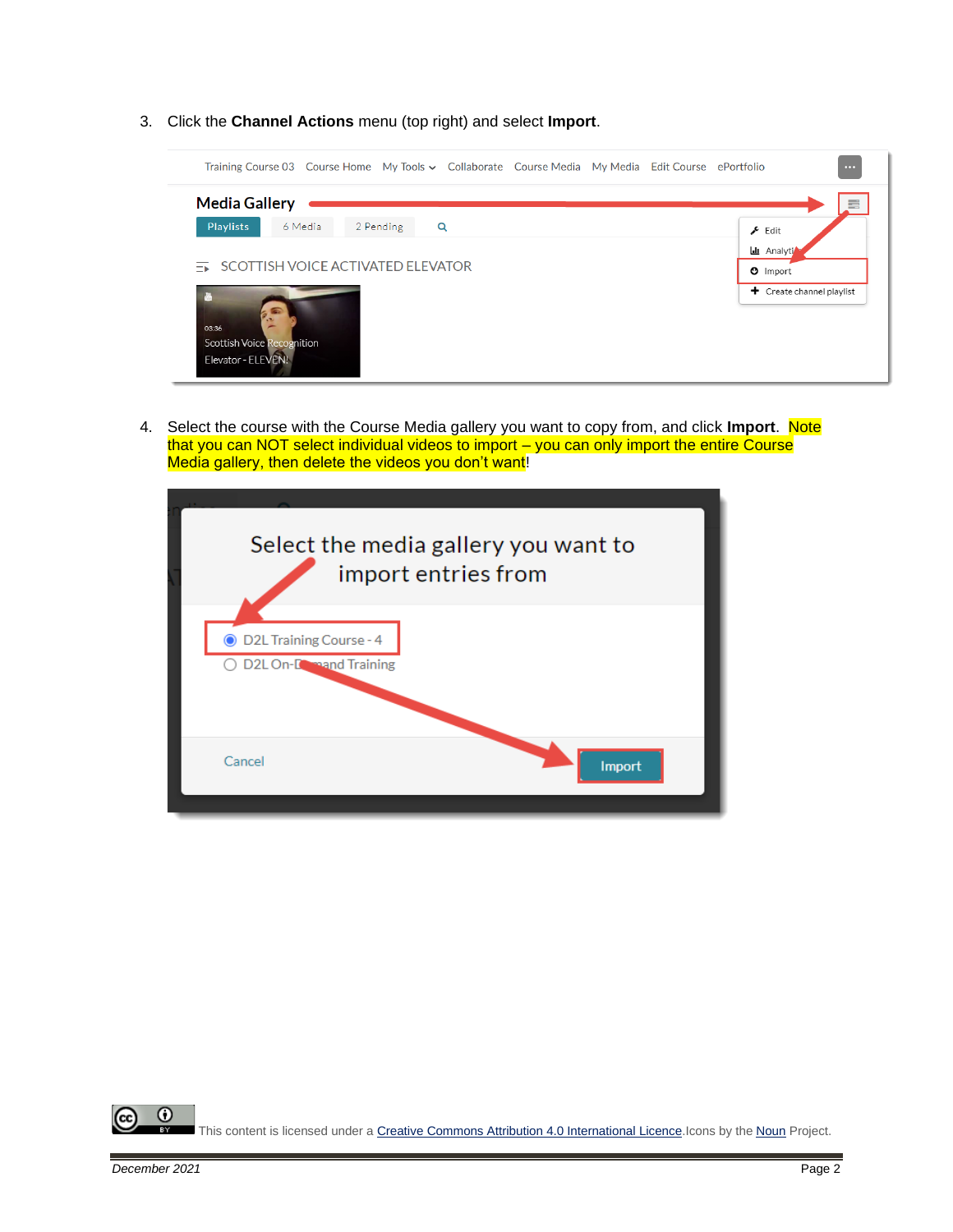5. Wait until Importing has completed, then refresh the page.



6. Click the **Media** tab to see the videos you have imported.

|                                                                                                                           | Training Course 03 Course Home My Tools v Collaborate Course Media My Media Edit Course ePortfolio                                                                    |                                                                                                                                                                                        | $\cdots$    |
|---------------------------------------------------------------------------------------------------------------------------|-----------------------------------------------------------------------------------------------------------------------------------------------------------------------|----------------------------------------------------------------------------------------------------------------------------------------------------------------------------------------|-------------|
| <b>Media Gallery</b><br>Playlists<br>7 Media<br>2 Pending                                                                 | $\alpha$                                                                                                                                                              |                                                                                                                                                                                        | 〓           |
| Sort by Most Recent v View All Media v                                                                                    | 03:36<br><b>Scottish Voice Recognition Elevator</b><br>- ELEVEN!                                                                                                      | How do you support community<br>building in your course?<br>01:24<br>Week1-Community-<br>MikeThompson                                                                                  | + Add Media |
| <b>ETHICAL DIMENSIONS OF</b><br><b>EDUCATIONAL TECHNOLOGY</b><br>00:52<br>Kaltura Capture recording - April<br>18th 2019, | <b>Dealer All Control</b> Metal<br><b>Gi Hi H (D)</b><br><b>Advertising the</b><br><b>El Bestmark</b><br>$0.010 -$<br>Kaltura Capture recording<br>February 7th 2020, | 1. 910 A 10-14<br>$B = B + C + C$<br>. Anerer Quinct Care Aubro-<br>- scalture -<br>$\mathbf{v}$ in $\mathbf{v}$<br>---<br>00:27<br>Original Kaltura Capture recording<br>$-$ June 6th |             |

 $\odot$ This content is licensed under [a Creative Commons Attribution 4.0 International Licence.I](https://creativecommons.org/licenses/by/4.0/)cons by the [Noun](https://creativecommons.org/website-icons/) Project.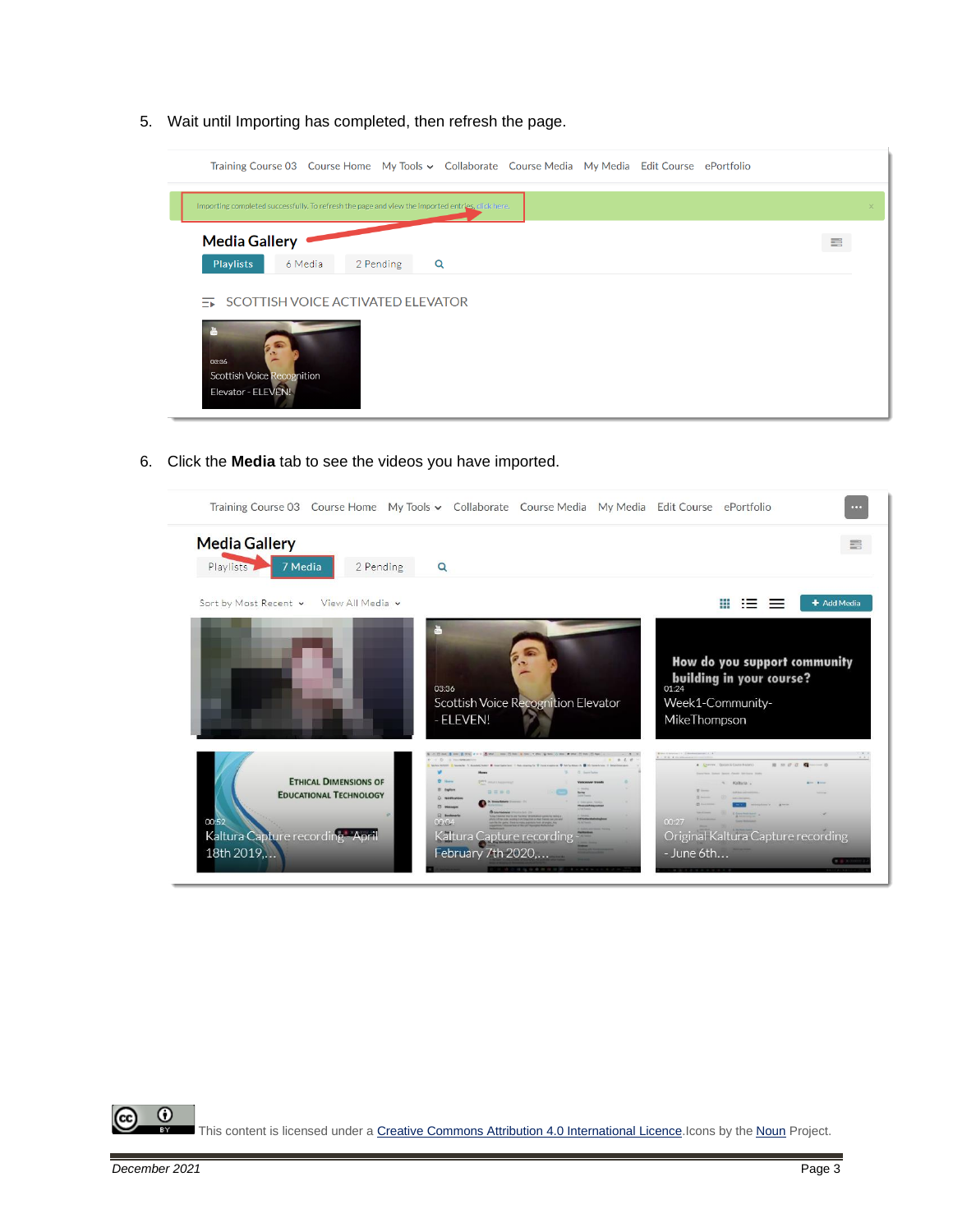Steps to Embed a Video, or a Playlist, from another Course Media Gallery into the HTML Editor (for example, in Content)

- 1. Go to the course in D2L you wish to share media TO.
- 2. Now, go to the **Content** tool in your course and click on the title of the Module you want to add your video to. Click **New** and select **Create a File**.

| $\alpha$<br>Search Topics    | Kaltura Videos ~                                                   | <b>Print</b> | <b>C</b> Settings           |
|------------------------------|--------------------------------------------------------------------|--------------|-----------------------------|
| 稟<br>Overview                | Add dates and restrictions                                         |              | Draft $\blacktriangleright$ |
| Bookmarks                    | Add a description                                                  |              |                             |
| Course Schedul               | Bulk Edit<br>Add Existing Activities v<br>New $\vee$               |              |                             |
| Table of Contents            | load Files<br>Drag and drop files here to create and update topics |              |                             |
| Kaltura Videos<br>H<br>Draft | eo or Audio<br>Create a File                                       |              |                             |
| Sample Module                | Create a Link                                                      |              |                             |
|                              | Add from Manage Files                                              |              |                             |
| ÷<br>Sample Rubrics          | New Checklist                                                      |              |                             |

3. Give your Topic a **Title**. Then click in the **HTML** editor box and add some text to provide a context for the video you will be embedding. For example, explain to your students what the video is about and what they should be watching/listening for. Make sure to hit your Enter key so your cursor appears below the text you just typed in, otherwise your video may not appear where you want it to! Click on the **Insert Stuff** icon at the top left of the HTML editor.



This content is licensed under [a Creative Commons Attribution 4.0 International Licence.I](https://creativecommons.org/licenses/by/4.0/)cons by the [Noun](https://creativecommons.org/website-icons/) Project.

0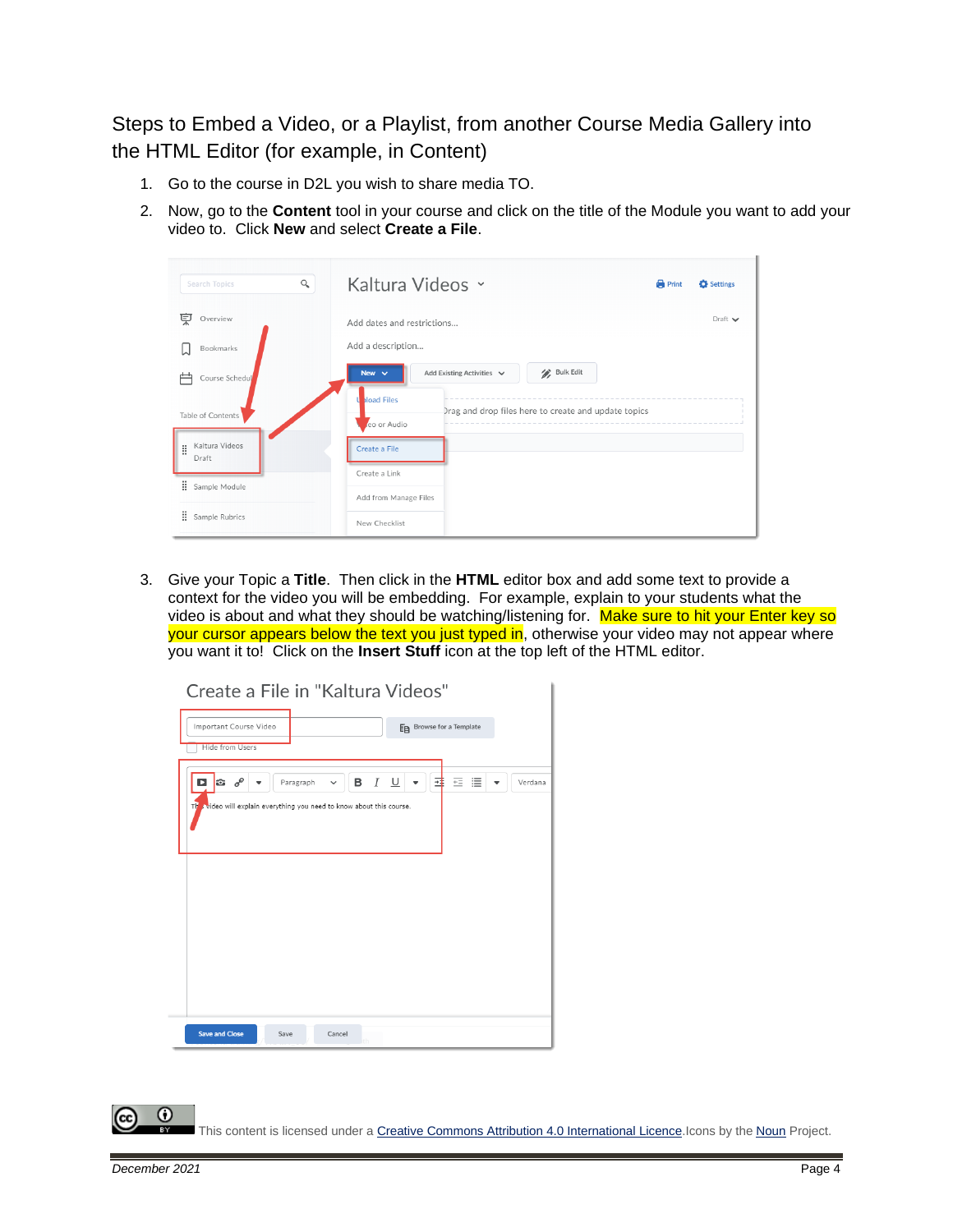4. In the Insert Stuff pop-up box, click **Add from My Media**.

| <b>Insert Stuff</b>        | $\times$ |
|----------------------------|----------|
| ÷<br>My Computer           | >        |
| ourse Offering Files<br>m  | ⋟        |
| nared Files<br>≺           | >        |
| <b>Portfolio</b><br>÷<br>e | >        |
| <sup>N</sup> d iTube       | >        |
| <b>ee</b> Flikr            | >        |
| o<br>Instart Link          | >        |
| Enter Embed Code<br>⊕      | >        |
| Add from My Media          | ⋟        |
|                            |          |

5. Click the **Media Galleries** tab (or the **Media Galleries Playlists** tab if you want to embed a Playlist from another Course Media gallery). Note that you will need to have access to the course containing the Course Media gallery you want to embed videos from!

| <b>Insert Stuff</b>                   |                         |             |
|---------------------------------------|-------------------------|-------------|
| Add from My Media                     |                         |             |
| Media Galleries Y<br>My Media         | Media Gallery Playlists | C           |
|                                       |                         | $+$ Add New |
| Sort by Most Recent $\sim$<br>Filters | Q Search Media          | d≡          |
| No Entries Found                      |                         |             |
|                                       |                         |             |
|                                       |                         |             |
|                                       |                         |             |
|                                       |                         |             |
|                                       |                         |             |
| <b>Next</b><br>Cancel<br>Back         |                         |             |

This content is licensed under [a Creative Commons Attribution 4.0 International Licence.I](https://creativecommons.org/licenses/by/4.0/)cons by the [Noun](https://creativecommons.org/website-icons/) Project.

 $\odot$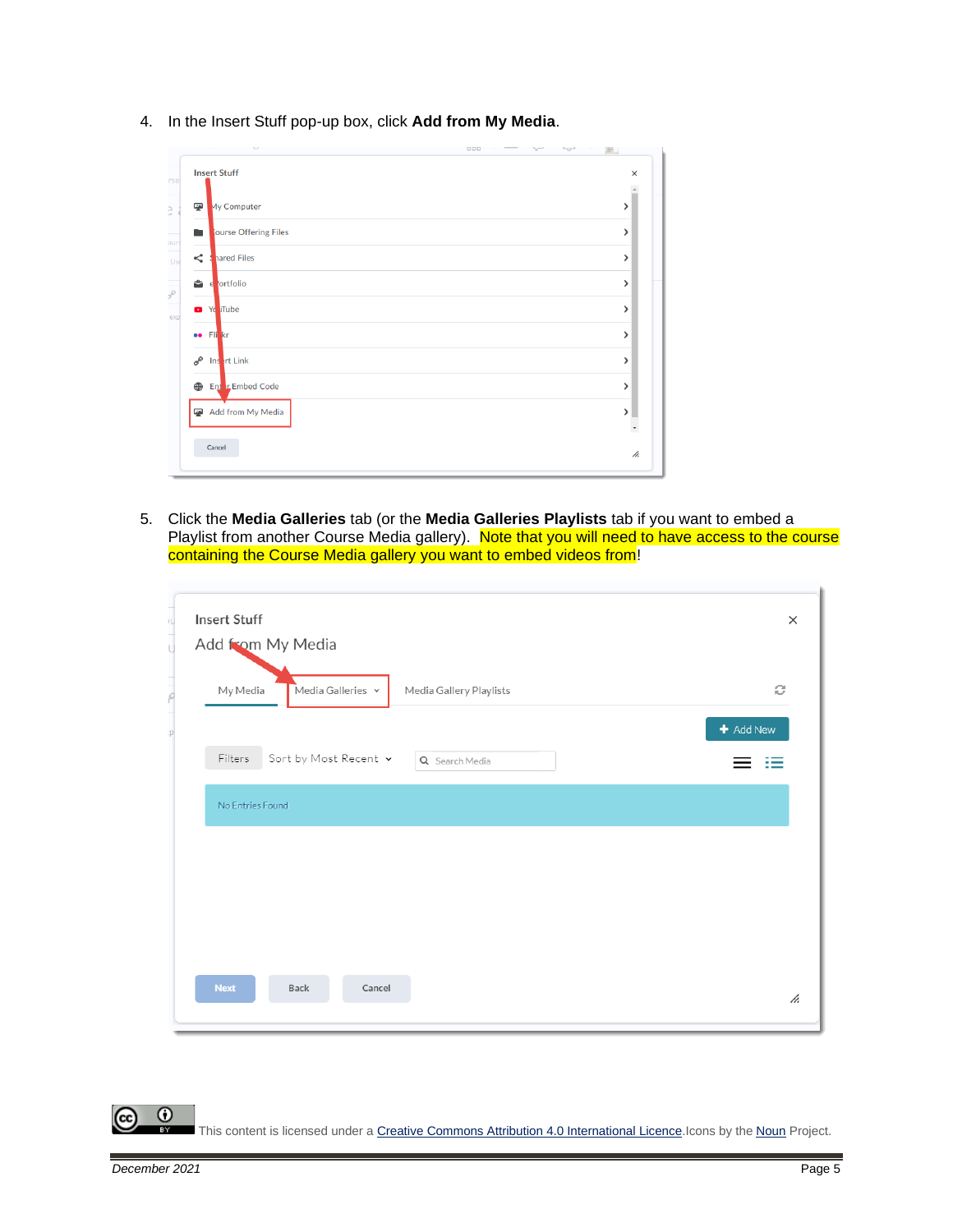| <b>Insert Stuff</b>  |                                              | ×         |
|----------------------|----------------------------------------------|-----------|
| Add from My Media    |                                              |           |
| My Media             | M dia Gallery Playlists<br>Media Galleries Y | C         |
|                      | Q Search for Cours<br>$\mathbf{x}$           | + Add New |
| <b>Sc</b><br>Filters | Media<br>D2L Training Course - 4             |           |
| No Entries Four      | D2L Training Course - 2                      |           |
|                      | D2L Training Course - 5                      |           |
|                      |                                              |           |
|                      | D2L On-Demand Training                       |           |
|                      | Training Course 03                           |           |
|                      | D2L Support Test Course                      |           |
|                      | FLO Fundamentals 2020 Fall                   |           |
|                      |                                              |           |
| <b>Next</b>          | Back<br>Cancel                               | h.        |

6. Select the **Course Media** gallery you want to embed from.

7. Click **Embed** for the video you want to embed.

| My Media                                                                              | Media Galleries v  | Media Gallery Playlists                                |              | C                  |
|---------------------------------------------------------------------------------------|--------------------|--------------------------------------------------------|--------------|--------------------|
|                                                                                       |                    |                                                        |              | + Add New          |
| Sort by Most Recent v View All Media v                                                |                    |                                                        |              |                    |
|                                                                                       |                    |                                                        | Search Media |                    |
| Commer Quicket & Docum Andulf or<br>larsing faws Gian ticks \$3.000 Wait<br>Kalturn v | $B = F G$ $B = -6$ | $\cdots$<br><b>Kaltura Capture</b><br>田<br>recording - | Ö.           | <b>/&gt;</b> Embed |
| <b>D</b> comp<br>O homes<br>M Lon                                                     |                    |                                                        |              |                    |
| <b>Links</b><br>$\frac{m_{\rm{B}}}{m_{\rm{B}}}$                                       |                    | Editing an HTML page in Content                        |              |                    |
| McRosky Ser<br>Attractors.<br>Town<br>O)                                              |                    |                                                        | $\bullet$ 0  |                    |
| . <b>.</b>                                                                            | $\mathbf{m}$       |                                                        |              |                    |
|                                                                                       |                    |                                                        |              |                    |
|                                                                                       |                    |                                                        |              |                    |

 $\overline{0}$ (cc This content is licensed under [a Creative Commons Attribution 4.0 International Licence.I](https://creativecommons.org/licenses/by/4.0/)cons by the [Noun](https://creativecommons.org/website-icons/) Project.